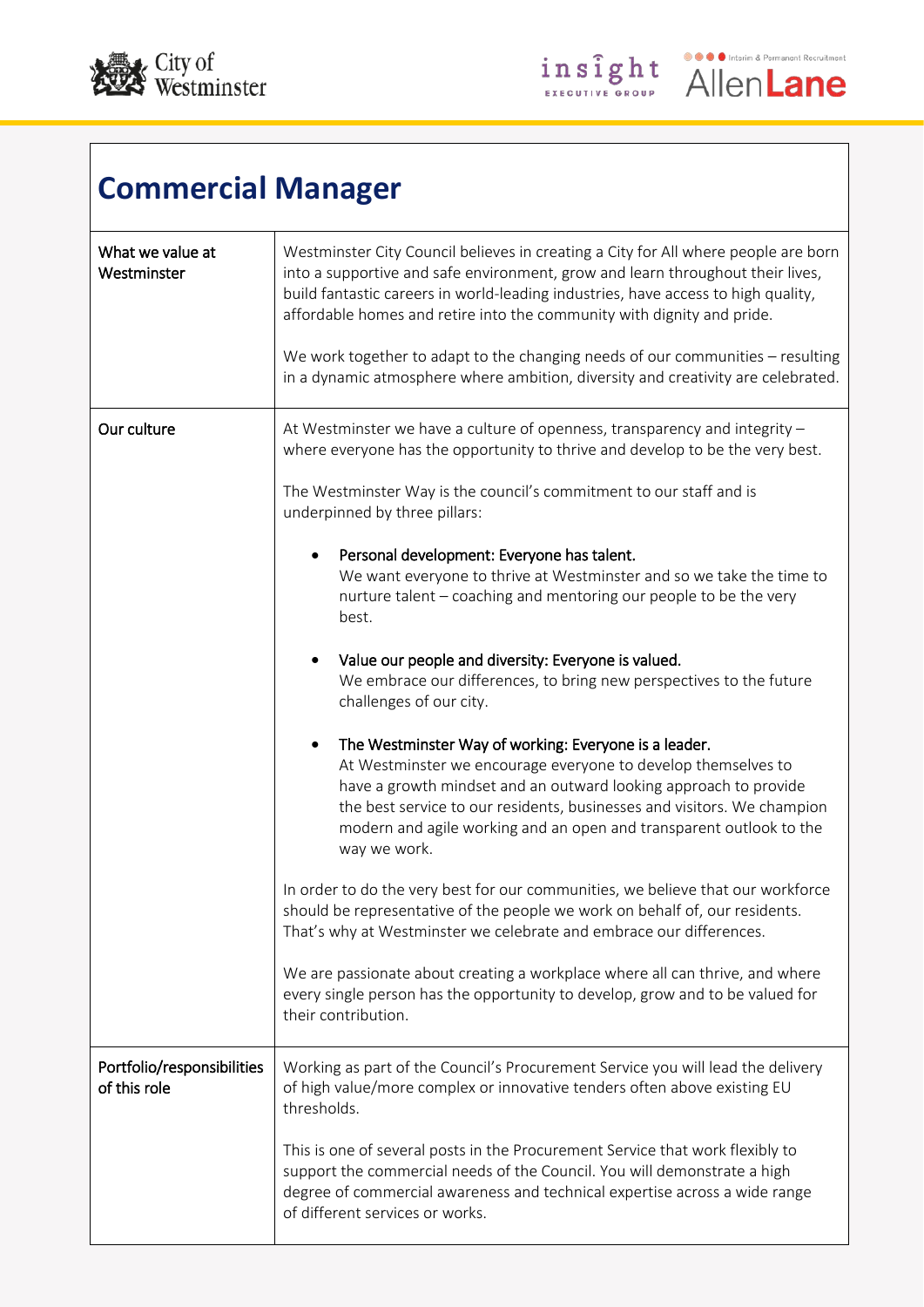



**O** O Interim & Permanent Recruitment

**AllenLane** 

insight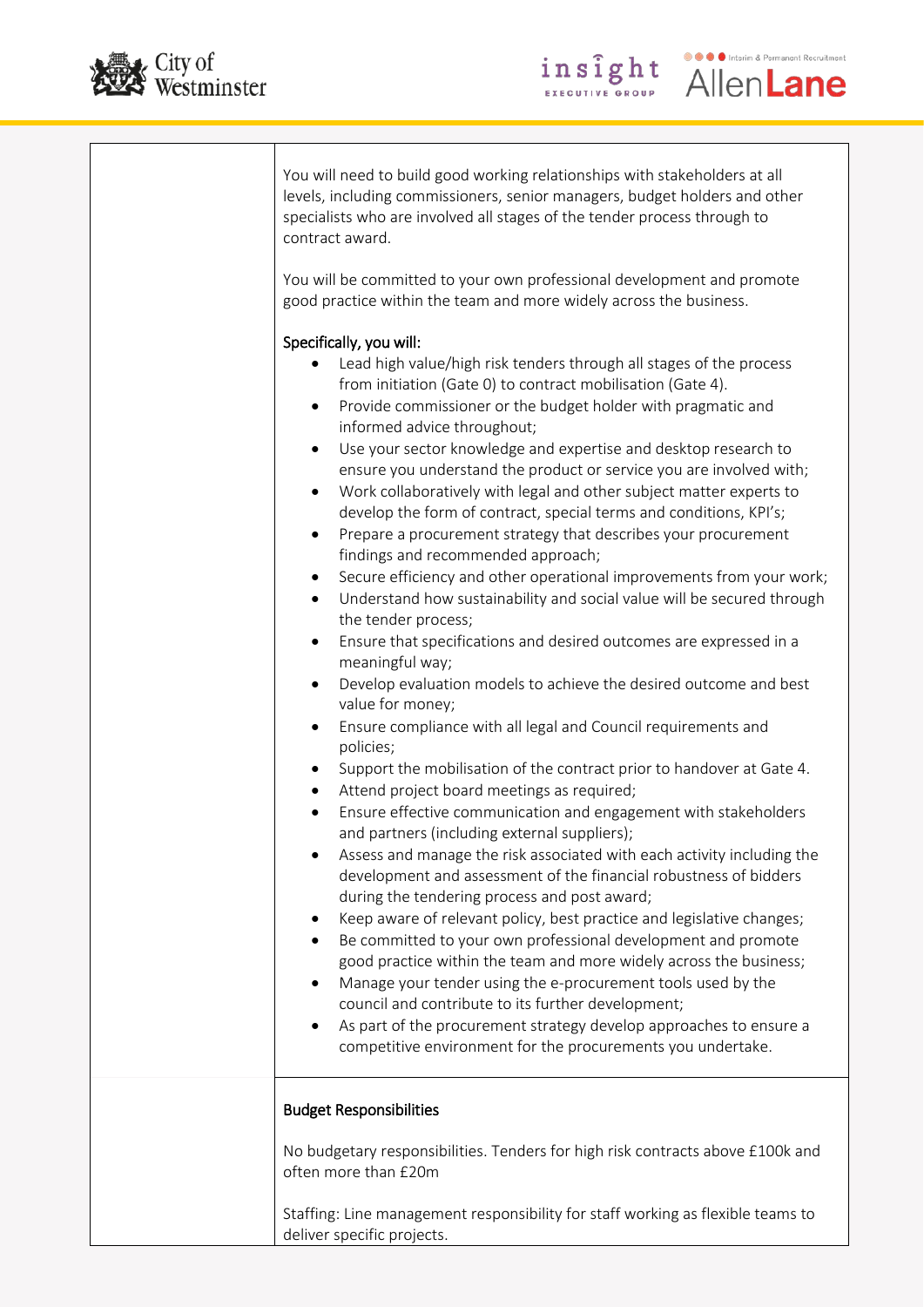



|                                            | Procurement: Tender values as above (typically managing 6 or more projects at<br>any one time).                                                                                                                                                                                            |
|--------------------------------------------|--------------------------------------------------------------------------------------------------------------------------------------------------------------------------------------------------------------------------------------------------------------------------------------------|
|                                            | Other: See above, tenders may contain efficiency or savings targets.                                                                                                                                                                                                                       |
| What do we expect this<br>role to achieve? | Design and management of quotations/tenders to a successful conclusion;                                                                                                                                                                                                                    |
|                                            | Deliver the required service and commercial outcomes within agreed<br>timescales;                                                                                                                                                                                                          |
|                                            | Enhance the reputation of the Procurement Service and the Council as a<br>knowledgeable and astute commercial operator;                                                                                                                                                                    |
|                                            | Mitigate risk and compliance through adherence with local policies standards;                                                                                                                                                                                                              |
|                                            | Continuous professional development.                                                                                                                                                                                                                                                       |
| Band/Salary range                          | Band 4                                                                                                                                                                                                                                                                                     |
| Work style                                 | Agile                                                                                                                                                                                                                                                                                      |
| Your manager & team                        | The post holder reports to the Senior Procurement Manager (SPM-1).                                                                                                                                                                                                                         |
|                                            | <b>Band</b><br>Role<br><b>Posts</b><br><b>Structure</b><br><b>Director of Commercial</b><br>$\mathbf 1$<br>$6\phantom{1}$                                                                                                                                                                  |
|                                            | Director<br><b>Partnerships</b><br>S<br>$\overline{3}$<br>Senior Commercial<br>3<br>ASC CS PI<br>Manager/Business Partner<br><b>SPM PPS</b><br><b>SPM CM</b>                                                                                                                               |
|                                            | Senior Procurement Manager<br>Senior Commercial Specialist                                                                                                                                                                                                                                 |
|                                            | Commercial Manager T/S<br>$\overline{A}$<br>PM Policy Perf & Resp. Proc<br>PM PPS<br>PM RP<br><b>PM SYS</b><br><b>PMCM</b><br>PM Systems<br><b>PMCM</b><br>Contract Manager                                                                                                                |
|                                            | Senior Commercial Officer T/S<br><b>SPO SY!</b><br>sco<br><b>SPO Analyst</b><br>x <sub>7</sub><br><b>SPO Systems</b><br>$\mathbf{1}$                                                                                                                                                       |
|                                            | <b>SPO Analyst x</b><br>SPO Customer & Supplier Man.<br>Commercial Officer T/S<br>$\overline{2}$<br>$\overline{2}$<br>PO Contract Management<br>CO1 x 2<br>1<br>PO P&P<br>PO CM x 1<br>PO Policy<br>1                                                                                      |
|                                            | Apprentice<br>App.<br>з<br>App3                                                                                                                                                                                                                                                            |
|                                            |                                                                                                                                                                                                                                                                                            |
|                                            | The post holder will typically have up to 5 direct reports (SPO1 or PO1 post<br>holders working on specific projects. The post holder will work within a matrix<br>style of management to secure the input of other stakeholders and support<br>services (particularly legal and finance). |
| Experience                                 | Has worked in a procurement/finance or commissioning environment;                                                                                                                                                                                                                          |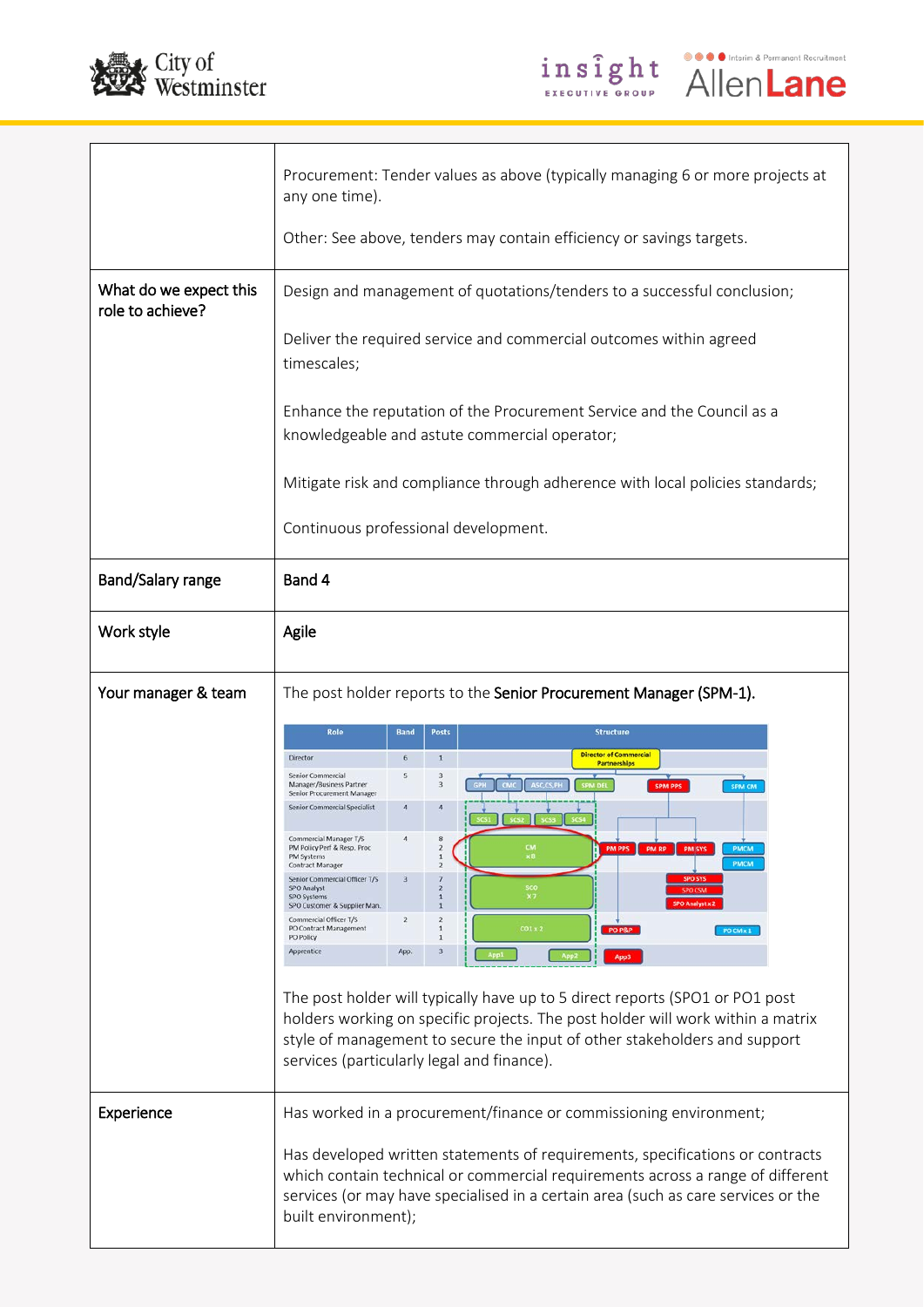



|                                | Has a detailed understanding of the end to end process and the key inputs that<br>are required to complete and deliver a tender successfully, including those<br>covered by PCR regulations;<br>Has developed and maintained productive relationships, including those with key<br>stakeholders and external organisations;<br>Has worked in a structured or project-based environment;<br>Worked independently or with others to deliver discreet projects;<br>Has produced written and verbal summaries, including reports that have a strong<br>and compelling narrative;                                                                                                                                                                                                       |
|--------------------------------|------------------------------------------------------------------------------------------------------------------------------------------------------------------------------------------------------------------------------------------------------------------------------------------------------------------------------------------------------------------------------------------------------------------------------------------------------------------------------------------------------------------------------------------------------------------------------------------------------------------------------------------------------------------------------------------------------------------------------------------------------------------------------------|
|                                | Has strong financial literacy and numeracy and has used analysis to influence<br>outcomes or thinking.                                                                                                                                                                                                                                                                                                                                                                                                                                                                                                                                                                                                                                                                             |
| <b>Skills &amp; Behaviours</b> | Key skills<br>Proven delivery skills and experience of working to tight, pressurised<br>deadlines;<br>Highly developed communication skills, the ability to generate insight<br>$\bullet$<br>and value added for the customer;<br>A heightened commercial acumen;<br>٠<br>Excellent written and verbal communication skills including report<br>writing;<br>Highly literate computer skills particularly MS Office (Word,<br>PowerPoint and Excel).<br>Key behaviours<br>The ability and confidence to work effectively with people at all levels<br>internally and externally;<br>Customer focus and the ability to build empathy and trust;<br>The ability to challenge and influence effectively;<br>٠<br>Emotional resilience;<br>Flexibility, creativity and self-motivation; |
|                                | Qualifications<br>A graduate degree, or equivalent/appropriate experience and have or<br>be working towards CIPS level 5/6 or equivalent professional<br>qualification or have relevant experience.<br>Evidence of continuous professional development.                                                                                                                                                                                                                                                                                                                                                                                                                                                                                                                            |